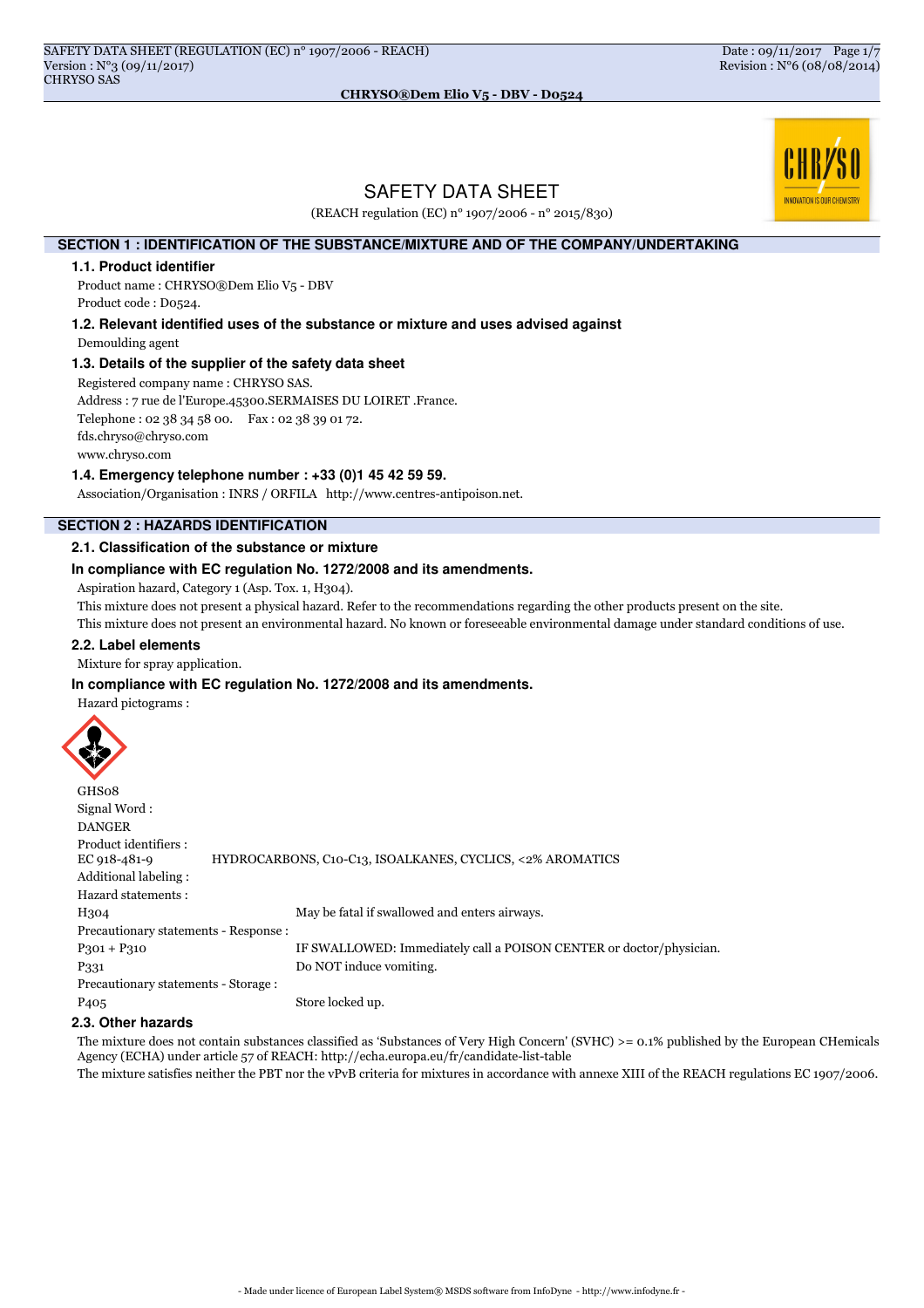# **SECTION 3 : COMPOSITION/INFORMATION ON INGREDIENTS**

# **3.2. Mixtures**

#### **Composition :**

| Identification                     | (EC) 1272/2008          | <b>Note</b> | $\%$                   |
|------------------------------------|-------------------------|-------------|------------------------|
| EC: 918-481-9                      | GHS08                   |             | $25 \le x\% \le 50$    |
| REACH: 01-2119457273-39            | Dgr                     |             |                        |
|                                    | Asp. Tox. 1, H304       |             |                        |
| HYDROCARBONS, C10-C13, ISOALKANES, | EUH:066                 |             |                        |
| CYCLICS, <2% AROMATICS             |                         |             |                        |
| CAS: 128-37-0                      | <b>GHS09</b>            | $[1]$       | $0 \leq x \% \leq 2.5$ |
| EC: 204-881-4                      | Wng                     |             |                        |
|                                    | Aquatic Acute 1, H400   |             |                        |
| DI-TERT-BUTYL-4-METHYLPHENOL       | $M$ Acute = 1           |             |                        |
|                                    | Aquatic Chronic 1, H410 |             |                        |
|                                    | $M$ Chronic = 1         |             |                        |

# **Information on ingredients :**

[1] Substance for which maximum workplace exposure limits are available.

# **SECTION 4 : FIRST AID MEASURES**

As a general rule, in case of doubt or if symptoms persist, always call a doctor.

NEVER induce swallowing by an unconscious person.

#### **4.1. Description of first aid measures**

#### **In the event of swallowing :**

Do not give the patient anything orally.

Seek medical attention, showing the label.

If swallowed accidentally, do not allow to drink, do not induce vomiting and transfer to hospital immediately by ambulance. Show the label to the doctor.

# **4.2. Most important symptoms and effects, both acute and delayed**

No data available.

#### **4.3. Indication of any immediate medical attention and special treatment needed**

No data available.

# **SECTION 5 : FIREFIGHTING MEASURES**

Non-flammable.

#### **5.1. Extinguishing media**

#### **Suitable methods of extinction**

In the event of a fire, use :

- foam

- powder

#### **Unsuitable methods of extinction**

In the event of a fire, do not use :

- water

#### **5.2. Special hazards arising from the substance or mixture**

A fire will often produce a thick black smoke. Exposure to decomposition products may be hazardous to health.

Do not breathe in smoke.

In the event of a fire, the following may be formed :

- carbon monoxide (CO)

- carbon dioxide (CO2)

#### **5.3. Advice for firefighters**

No data available.

# **SECTION 6 : ACCIDENTAL RELEASE MEASURES**

# **6.1. Personal precautions, protective equipment and emergency procedures**

Consult the safety measures listed under headings 7 and 8.

# **For first aid worker**

First aid workers will be equipped with suitable personal protective equipment (See section 8).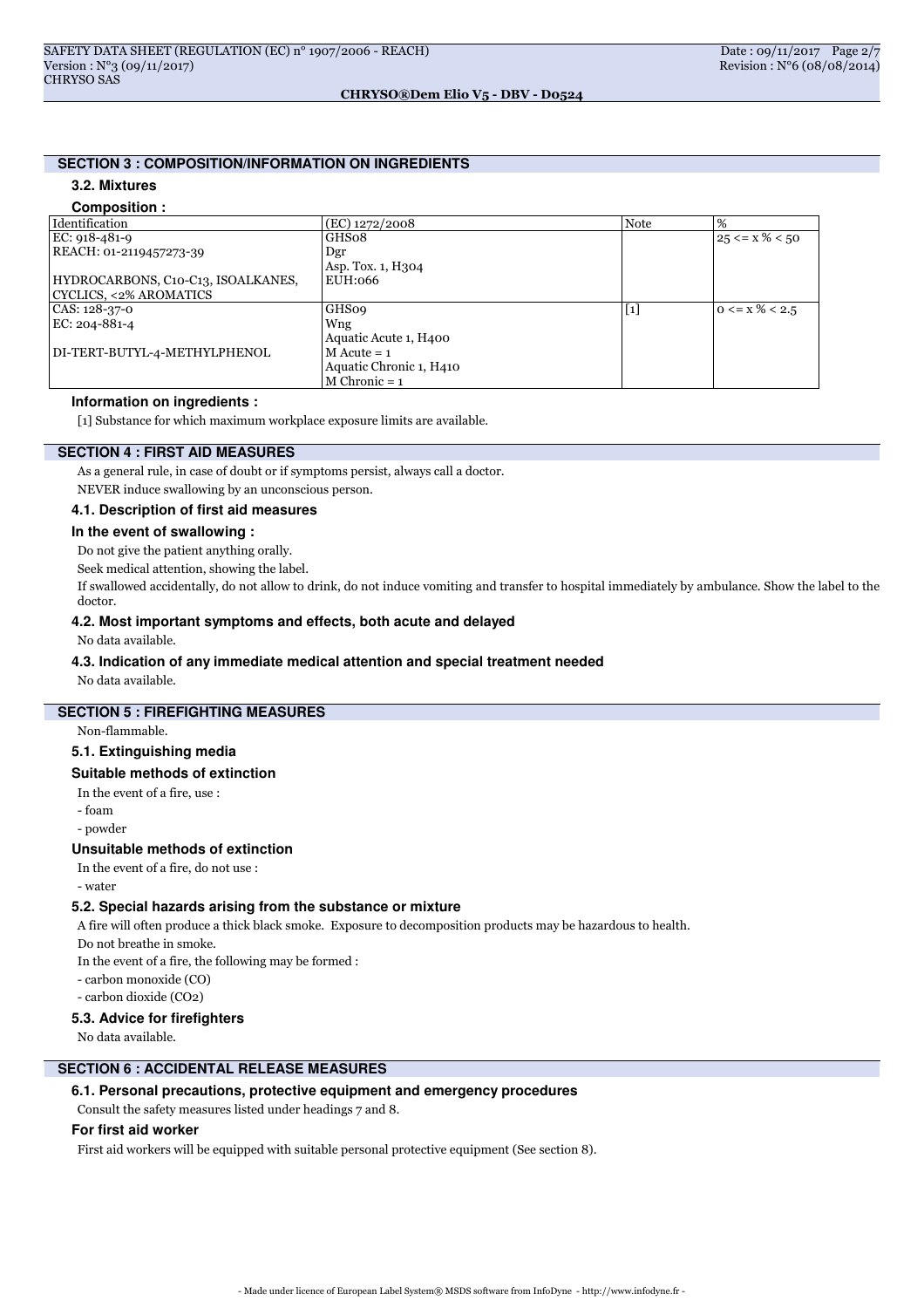#### **6.2. Environmental precautions**

Contain and control the leaks or spills with non-combustible absorbent materials such as sand, earth, vermiculite, diatomaceous earth in drums for waste disposal.

Prevent any material from entering drains or waterways.

#### **6.3. Methods and material for containment and cleaning up**

Clean preferably with a detergent, do not use solvents.

## **6.4. Reference to other sections**

No data available.

# **SECTION 7 : HANDLING AND STORAGE**

Requirements relating to storage premises apply to all facilities where the mixture is handled.

#### **7.1. Precautions for safe handling**

Always wash hands after handling.

Remove and wash contaminated clothing before re-using.

#### **Fire prevention :**

Never inhale this mixture.

Prevent access by unauthorised personnel.

#### **Recommended equipment and procedures :**

For personal protection, see section 8.

Observe precautions stated on label and also industrial safety regulations.

# **Prohibited equipment and procedures :**

No smoking, eating or drinking in areas where the mixture is used.

# **7.2. Conditions for safe storage, including any incompatibilities**

No data available.

# **Storage**

Keep away from food and drink, including those for animals.

#### **Packaging**

Always keep in packaging made of an identical material to the original.

#### **7.3. Specific end use(s)**

No data available.

#### **SECTION 8 : EXPOSURE CONTROLS/PERSONAL PROTECTION**

# **8.1. Control parameters**

#### **Occupational exposure limits :**

- France (INRS - ED984 :2012) :

| CAS                                                         | VME-ppm:   | $ VME-mg/m3 $ : $ VLE-ppm $ |           | $ VLE-mg/m3 $ : Notes : |           | $\text{TMP No}:$ |
|-------------------------------------------------------------|------------|-----------------------------|-----------|-------------------------|-----------|------------------|
| $128 - 37 - 0$                                              |            | 10                          |           |                         |           |                  |
| $- UK / WEL (Workplace exposure limits, EH40/2005, 2007)$ : |            |                             |           |                         |           |                  |
| CAS                                                         | TWA :      | STEL:                       | Ceiling : | Definition :            | Criteria: |                  |
| $128 - 37 - 0$                                              | $\log/m_3$ |                             |           |                         |           |                  |

#### **8.2. Exposure controls**

#### **Personal protection measures, such as personal protective equipment**

Pictogram(s) indicating the obligation of wearing personal protective equipment (PPE) :



Use personal protective equipment that is clean and has been properly maintained.

Store personal protective equipment in a clean place, away from the work area.

Never eat, drink or smoke during use. Remove and wash contaminated clothing before re-using. Ensure that there is adequate ventilation, especially in confined areas.

# **- Eye / face protection**

Avoid contact with eyes.

Use eye protectors designed to protect against liquid splashes

Before handling, wear safety goggles in accordance with standard EN166.

# **- Hand protection**

Wear suitable protective gloves in the event of prolonged or repeated skin contact.

Use suitable protective gloves that are resistant to chemical agents in accordance with standard EN374.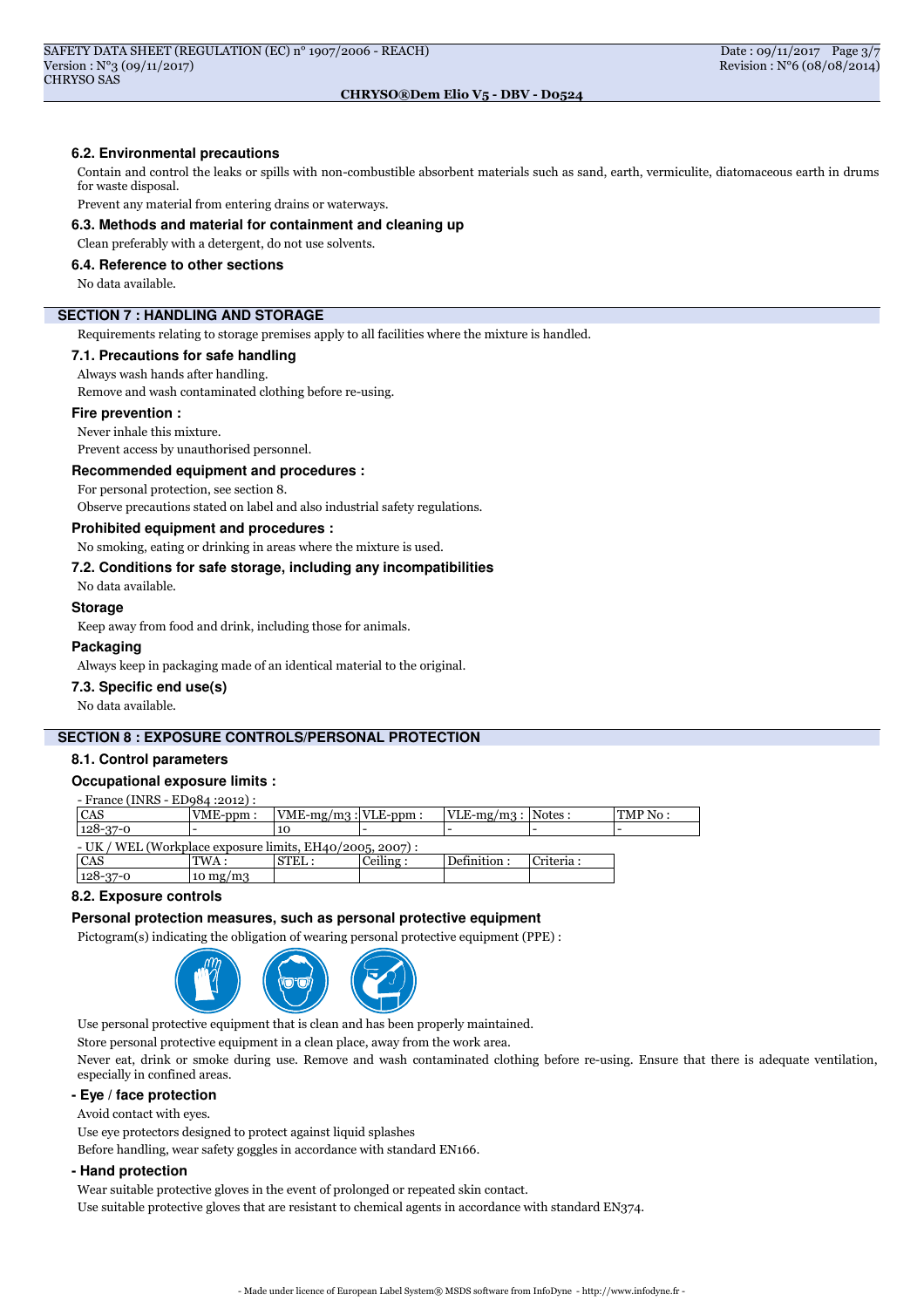Gloves must be selected according to the application and duration of use at the workstation. Protective gloves need to be selected according to their suitability for the workstation in question : other chemical products that may be handled, necessary physical protections (cutting, pricking, heat protection), level of dexterity required. Recommended properties : - Impervious gloves in accordance with standard EN374 **- Body protection** Work clothing worn by personnel shall be laundered regularly. After contact with the product, all parts of the body that have been soiled must be washed. **- Respiratory protection** Type of FFP mask : Wear a disposable half-mask aerosol filter in accordance with standard EN149. Category : - FFP3 **SECTION 9 : PHYSICAL AND CHEMICAL PROPERTIES 9.1. Information on basic physical and chemical properties General information :** Physical state : Fluid liquid. Colour : Yellow Odour : Characteristic **Important health, safety and environmental information** pH : Not relevant. Boiling point/boiling range : Not relevant. Flash Point : 69.00 °C. Vapour pressure (50°C) : Below 110 kPa (1.10 bar). Density :  $\leq 1$ Water solubility : Insoluble. Viscosity :  $> 7 \text{ cSt } (40^{\circ} \text{C})$ Viscosity :  $7 \text{ mm2/s} \le v \le 14 \text{ mm2/s} \text{ (40°C)}$ Melting point/melting range : Not relevant. Self-ignition temperature : Not relevant. Decomposition point/decomposition range : Not relevant. **9.2. Other information** No data available.

# **SECTION 10 : STABILITY AND REACTIVITY**

**10.1. Reactivity**

No data available.

# **10.2. Chemical stability**

This mixture is stable under the recommended handling and storage conditions in section 7.

# **10.3. Possibility of hazardous reactions**

No data available.

# **10.4. Conditions to avoid**

No data available.

# **10.5. Incompatible materials**

No data available.

# **10.6. Hazardous decomposition products**

The thermal decomposition may release/form : - carbon monoxide (CO)

- carbon dioxide (CO2)

# **SECTION 11 : TOXICOLOGICAL INFORMATION**

# **11.1. Information on toxicological effects**

Aspiration toxicity includes severe acute effects such as chemical pneumonia, varying degrees of pulmonary injury or death following aspiration. **11.1.1. Substances**

# **Acute toxicity :**

DI-TERT-BUTYL-4-METHYLPHENOL (CAS: 128-37-0)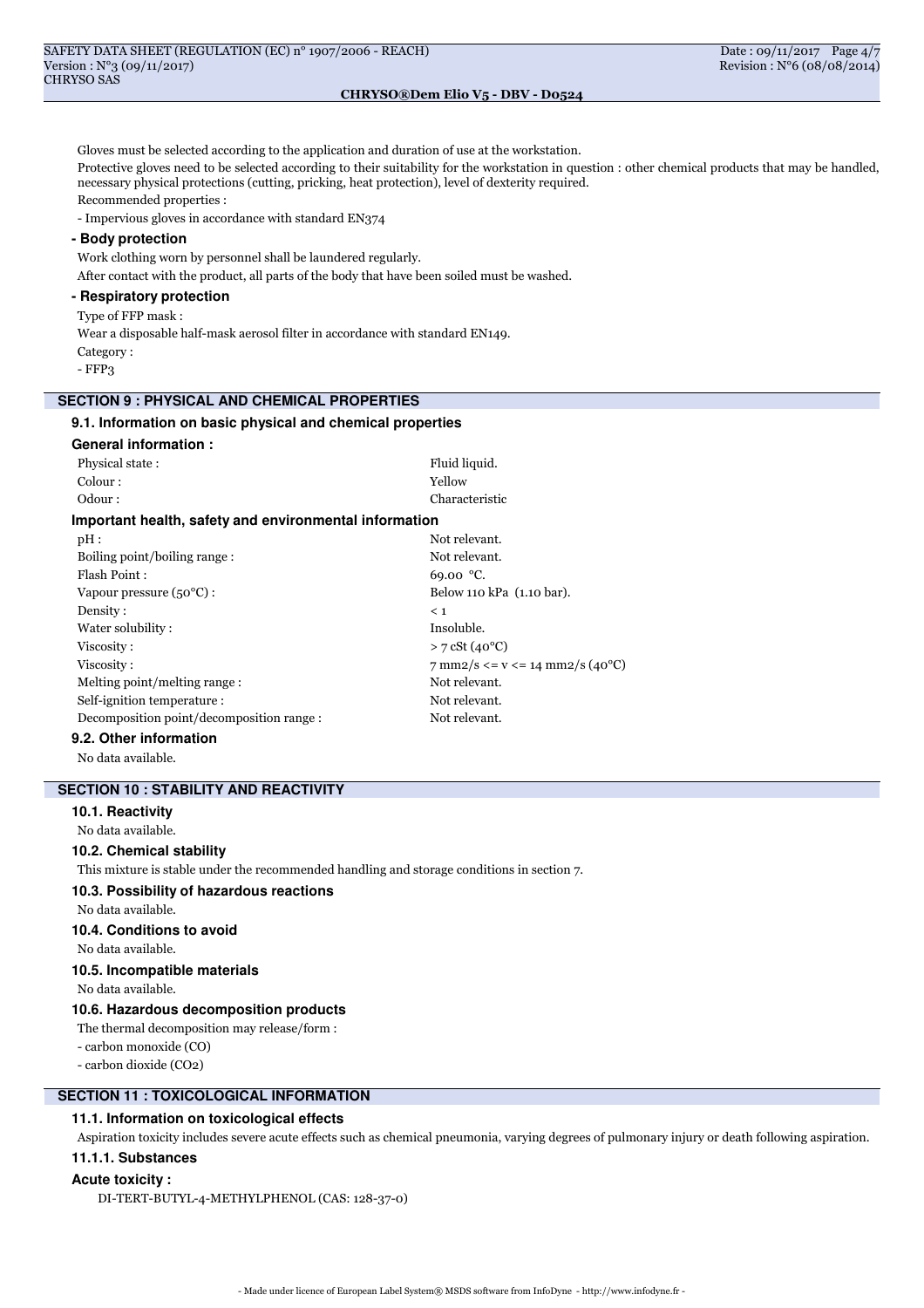| Oral route:                                               | $LD50 = 6000$ mg/kg<br>OECD Guideline 401 (Acute Oral Toxicity)                       |
|-----------------------------------------------------------|---------------------------------------------------------------------------------------|
| Dermal route:                                             | $LD_{50} > 2000$ mg/kg<br>Species : Rat<br>OECD Guideline 402 (Acute Dermal Toxicity) |
| HYDROCARBONS, C10-C13, ISOALKANES, CYCLICS, <2% AROMATICS |                                                                                       |
| Oral route:                                               | $LD50 > 5000$ mg/kg                                                                   |
|                                                           | Species : Rat                                                                         |
|                                                           | OECD Guideline 401 (Acute Oral Toxicity)                                              |
| Dermal route:                                             | $LD_{50} > 2000$ mg/kg                                                                |
|                                                           | Species : Rat                                                                         |
|                                                           | OECD Guideline 434 (Acute Dermal Toxicity Fixed Dose Procedure)                       |
| Inhalation route (Vapours):                               | $LC_{50} > 5000$ mg/l                                                                 |
|                                                           | Species : Rat                                                                         |
|                                                           |                                                                                       |

## **11.1.2. Mixture**

### **Aspiration hazard :**

May be fatal if swallowed and enters airways.

Aspiration toxicity includes severe acute effects such as chemical pneumonia, varying degrees of pulmonary injury or death following aspiration.

# **Monograph(s) from the IARC (International Agency for Research on Cancer) :**

CAS 128-37-0 : IARC Group 3 : The agent is not classifiable as to its carcinogenicity to humans.

| <b>SECTION 12 : ECOLOGICAL INFORMATION</b>                                  |                                                                                                                |
|-----------------------------------------------------------------------------|----------------------------------------------------------------------------------------------------------------|
| 12.1. Toxicity                                                              |                                                                                                                |
| 12.1.1. Substances                                                          |                                                                                                                |
| HYDROCARBONS, C10-C13, ISOALKANES, CYCLICS, <2% AROMATICS<br>Fish toxicity: | Duration of exposure : 21 days                                                                                 |
| Crustacean toxicity:                                                        | $NOEC = 0.18$ mg/l<br>Species : Daphnia magna<br>Duration of exposure: 21 days                                 |
| DI-TERT-BUTYL-4-METHYLPHENOL (CAS: 128-37-0)                                |                                                                                                                |
| Fish toxicity:                                                              | $LC_5$ o = 0.199 mg/l<br>Duration of exposure : 96 h                                                           |
| Crustacean toxicity:                                                        | $EC5o = 0.48$ mg/l<br>Duration of exposure: 48 h<br>OECD Guideline 202 (Daphnia sp. Acute Immobilisation Test) |
|                                                                             | $NOEC = 0.15$ mg/l<br>OECD Guideline 202 (Daphnia sp. Acute Immobilisation Test)                               |
| Algae toxicity:                                                             | $ECr_{50} = 0.758$ mg/l<br>Duration of exposure: 96 h                                                          |
| 12.1.2. Mixtures                                                            |                                                                                                                |
| No aquatic toxicity data available for the mixture.                         |                                                                                                                |
| 12.2. Persistence and degradability                                         |                                                                                                                |
| 12.2.1. Substances                                                          |                                                                                                                |
| DI-TERT-BUTYL-4-METHYLPHENOL (CAS: 128-37-0)<br>Biodegradability:           | Non-rapidly degradable.                                                                                        |
| HYDROCARBONS, C10-C13, ISOALKANES, CYCLICS, <2% AROMATICS                   |                                                                                                                |

Biodegradability : no degradability data is available, the substance is considered as not degrading quickly.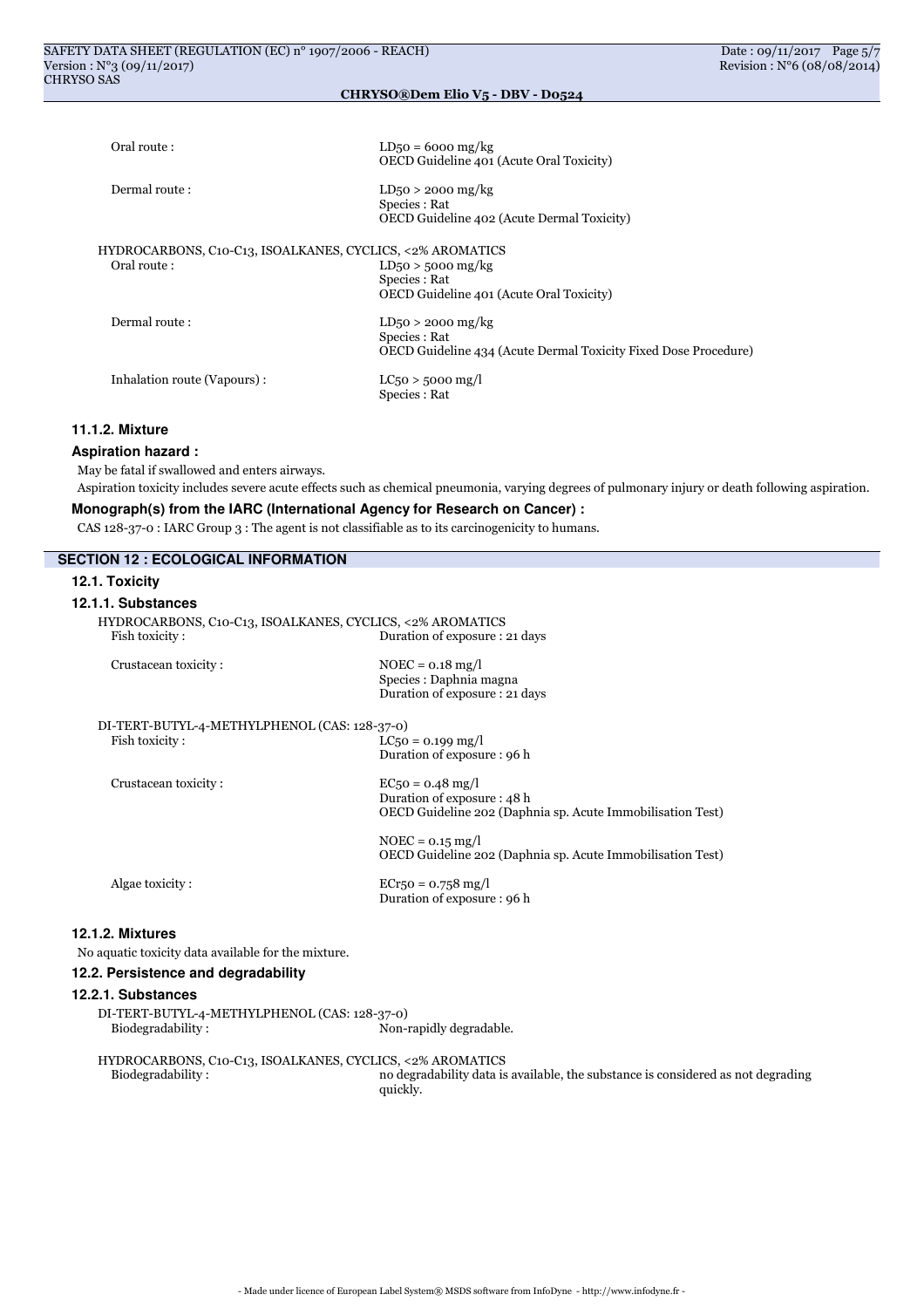# **12.3. Bioaccumulative potential**

#### **12.3.1. Substances**

DI-TERT-BUTYL-4-METHYLPHENOL (CAS: 128-37-0) Bioaccumulation : BCF = 598

#### **12.4. Mobility in soil**

No data available.

**12.5. Results of PBT and vPvB assessment**

No data available.

#### **12.6. Other adverse effects**

No data available.

# **SECTION 13 : DISPOSAL CONSIDERATIONS**

Proper waste management of the mixture and/or its container must be determined in accordance with Directive 2008/98/EC.

#### **13.1. Waste treatment methods**

Do not pour into drains or waterways.

# **Waste :**

Waste management is carried out without endangering human health, without harming the environment and, in particular without risk to water, air, soil, plants or animals.

Recycle or dispose of waste in compliance with current legislation, preferably via a certified collector or company.

Do not contaminate the ground or water with waste, do not dispose of waste into the environment.

#### **Soiled packaging :**

Empty container completely. Keep label(s) on container. Give to a certified disposal contractor.

# **SECTION 14 : TRANSPORT INFORMATION**

Exempt from transport classification and labelling.

# **SECTION 15 : REGULATORY INFORMATION**

**15.1. Safety, health and environmental regulations/legislation specific for the substance or mixture**

**- Classification and labelling information included in section 2:**

The following regulations have been used:

**- Container information:** No data available.

**- Particular provisions :**

No data available.

## **15.2. Chemical safety assessment**

No data available.

# **SECTION 16 : OTHER INFORMATION**

Since the user's working conditions are not known by us, the information supplied on this safety data sheet is based on our current level of knowledge and on national and community regulations.

The mixture must not be used for other uses than those specified in section 1 without having first obtained written handling instructions. It is at all times the responsibility of the user to take all necessary measures to comply with legal requirements and local regulations.

The information in this safety data sheet must be regarded as a description of the safety requirements relating to the mixture and not as a guarantee of the properties thereof.

# **Wording of the phrases mentioned in section 3 :**

| H304             | May be fatal if swallowed and enters airways.         |
|------------------|-------------------------------------------------------|
| H <sub>400</sub> | Very toxic to aquatic life.                           |
| H410             | Very toxic to aquatic life with long lasting effects. |
| EUH066           | Repeated exposure may cause skin dryness or cracking. |

#### **Abbreviations :**

ADR : European agreement concerning the international carriage of dangerous goods by Road.

IMDG : International Maritime Dangerous Goods.

IATA : International Air Transport Association.

ICAO : International Civil Aviation Organisation

RID : Regulations concerning the International carriage of Dangerous goods by rail.